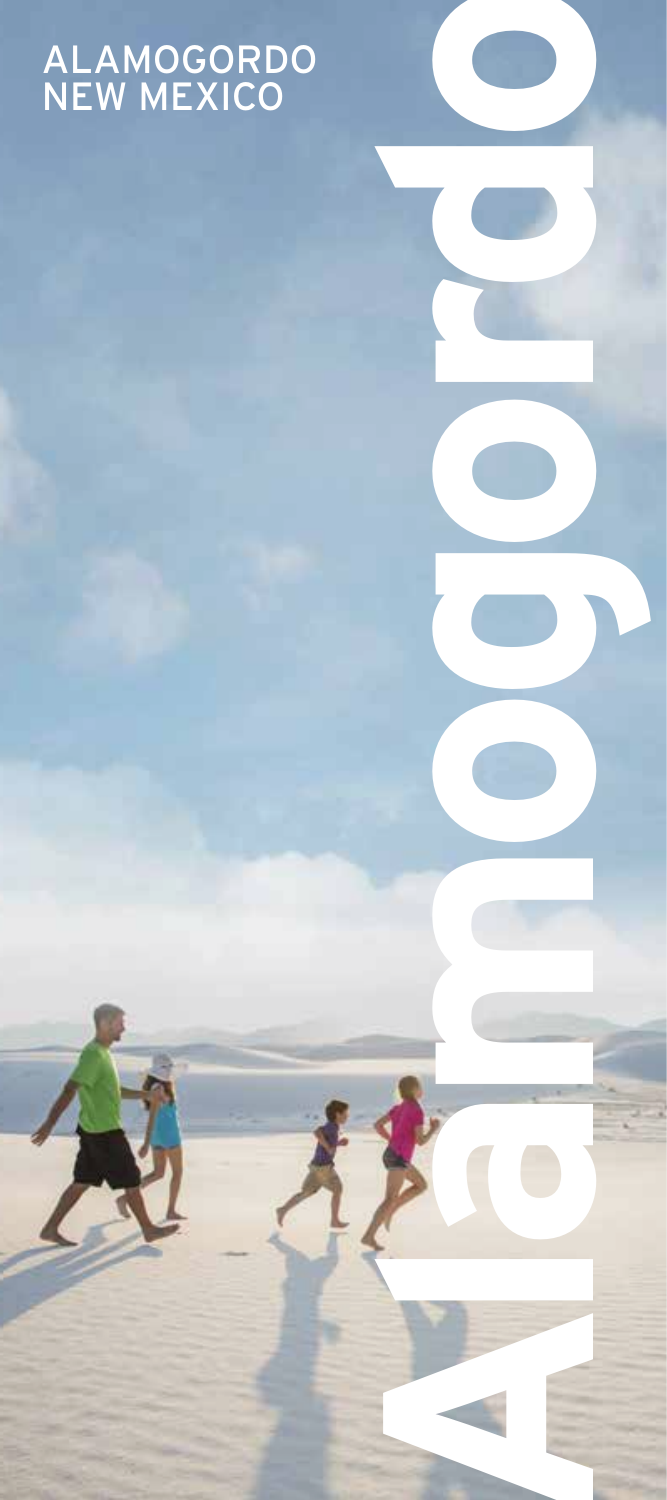# **ALAMEDA PARK ZOO**

Home to nearly 200 animals representing 60 species, the 12-acre Alameda Park Zoo offers an education center, picnic area, playground, and gift shop that's perfect for families and visitors of all ages. With a mission to promote education in the environmental fields of study, conservation, recreation and biological research, the zoo connects humans with animals through audio, visual and tactical experiences. Visit a Species Survival Plan Captive Facility for the Mexican Gray Wolf, take a guided tour, enroll in a docent program, or attend a lecture. Check the calendar for the annual Earth Day celebration, concerts, and other events.

Open Daily 9am to 5pm Closed Christmas & New Year's Day

1321 N. White Sands Blvd. Alamogordo, NM (575) 439-4290



Located at the base of the Sacramento Mountains, this city-owned, year-round course features four sets of tees for golfers of all levels. The tree-lined front nine has a parkland-style layout highlighting large greens with subtle undulations. The back nine, or "desert nine," is cut out of dramatic southern New Mexico desert and the course includes numerous water hazards. Desert Lakes Golf Course offers ideal weather — with summer highs in the 90s and moderate winter temps — as well as a restaurant, bar and pro shop. Check out our website to find additional golfing opportunities in the region.

Open year-round

2351 Hamilton Rd. Alamogordo, NM (575) 437-0290

**DESERT LAKES GOLF COURSE**

**SUSANNE PENCE** SUSANNE PENCE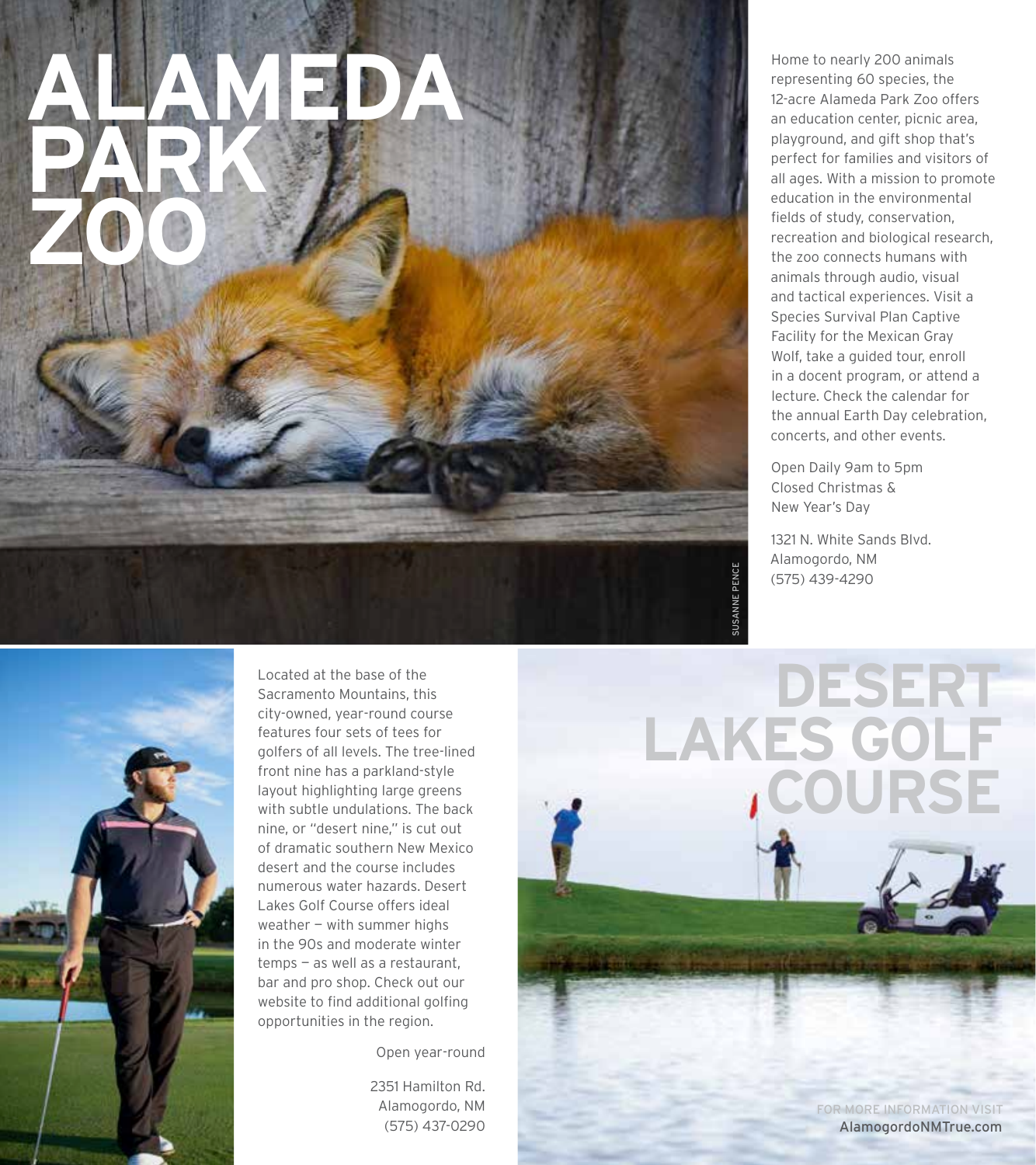**NEW MEXICO MUSEUM OF SPACE** 

Did you know that New Mexico's Tularosa Basin is the cradle of America's space program? Or that Alamogordo hosts a world-class museum devoted to the history, science, and technology of space travel? Sitting high above the city at the base of the Sacramento Mountains, the New Mexico Museum of Space History is a must-see for space lovers of all ages. Inside the golden eight story building, space adventure awaits! Exhibits feature a real moon rock brought back on Apollo 17, an authentic replica of Sputnik, real and imagined spacesuits, fun interactives, and much more. Founded in 1976 as the International Space Hall of Fame, the museum continues its original mission to recognize the accomplishments of men and women from around the world who contributed to humankind's quest to explore the universe and showcases more than 170 Inductees. Explore the museum grounds and discover the grave of HAM the Astrochimp, the Daisy Track Exhibit, John P. Stapp Air & Space Park, Astronaut Memorial Garden, and Rocketeer Playground.

> 10am to 5pm – M, W, Th, F, & Sat Noon to 5pm – Sun, Closed Tues Closed Christmas & Thanksgiving

3198 State Rte 2001 Alamogordo NM (575) 437-2840 or (877) 333-6589

#### **New Horizons**

Giant Screen Dome Theater & Planetarium

Let your imagination soar to new heights at this dazzling planetarium, named for the NASA spacecraft that recently flew past Pluto. Take in the vast beauty of the universe in the world's first Spitz Scidome 4k Laser full-dome planetarium projection system, offering two digital planetarium shows daily as well as a live star show and giant screen



films. Explore the solar system, stars and the universe with museum educators and learn the stories behind the constellations, the causes of the seasons and why planets appear to move backwards in the night sky.

**HISTORY**

(575) 437-2840 or (877) 333-6589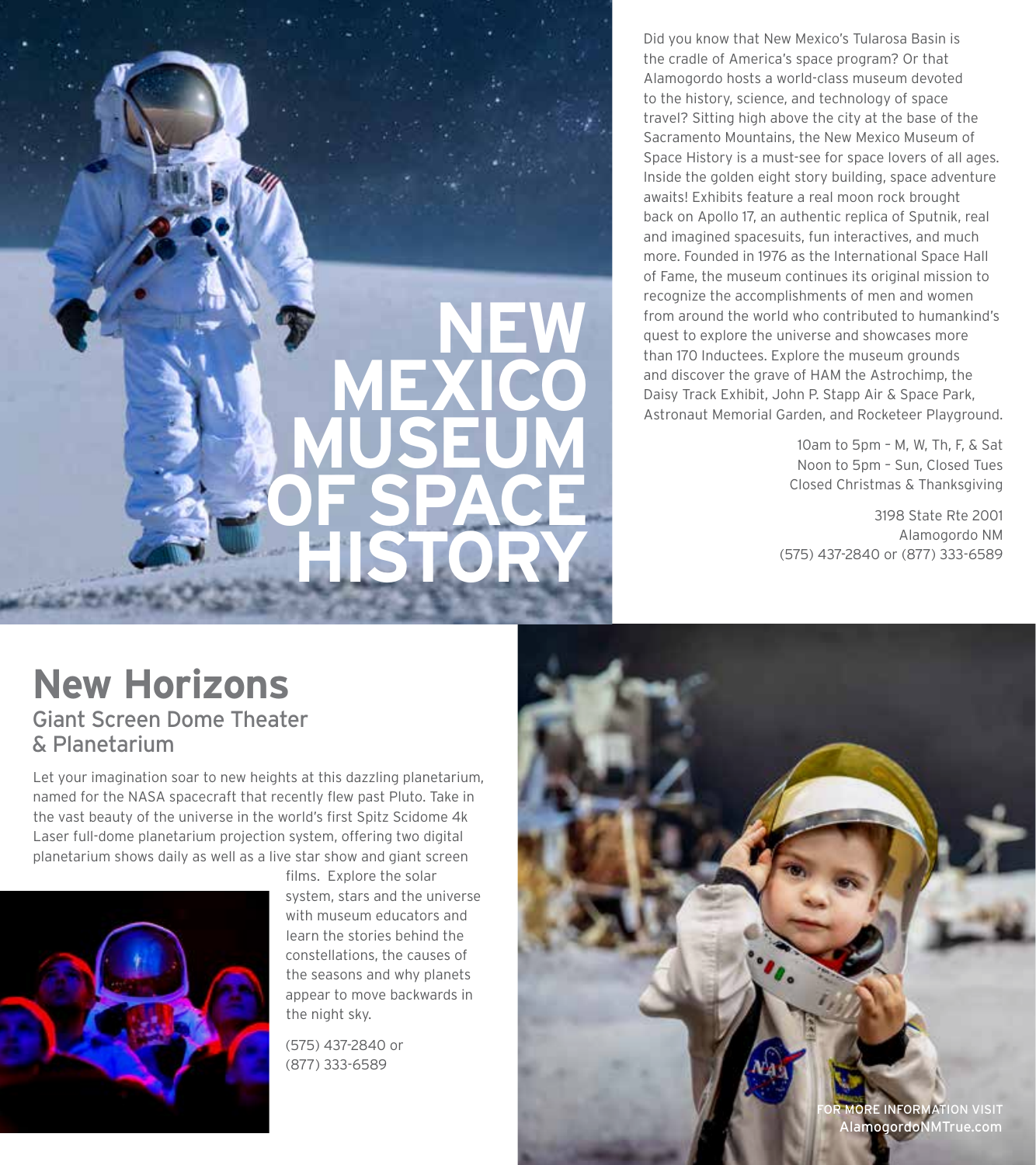## **TOY TRAIN DEPOT**

If you miss the train at the Toy Train Depot, there's another one just down the line. The small-scale train ride departs every 30 minutes and circles Alameda Park. Inside the century-old depot you'll find hundreds of scale models of train locomotives as well as passenger and freight cars, along with the world's smallest scaled working train. A 1,000-square-foot HO layout depicts 1940s-era Alamogordo.

Open 12 to 5pm Wednesday through Sunday

1991 N. White Sands Blvd. Alamogordo NM (575) 437-2855

#### **Flickinger Center for Performing Arts**

The Flickinger Center for Performing Arts is a 612-seat theater in historic downtown Alamogordo. The auditorium is host to a wide variety of events. During the Premier Series Season, Fall to Spring, the Flickinger Center presents eight to nine professional productions. The premier shows are unique, diverse,



and represent a vast array of performance genres from all over the world.

After the dynamic Premier Season, the Flickinger Center takes things outdoors, to enjoy our beautiful weather with the "Tailgate Summer Concert Series," in the parking lot of the New Mexico Museum of Space History.

Parton's Hall & Heritage Gallery are located right next door to the Flickinger Center and exists to support their mission. Stop in for a specialty coffee or tea, incredible ice cream or in-house made soup! While there check out some beautiful local art and grab a ticket for the next Flickinger concert or show!

1110 N. New York Ave. Alamogordo, NM (575) 437-2202 (Flickinger Center) (575) 488-2185 (Patron's Hall)



#### **Tularosa Basin Museum of History**

With exhibits that focus on the history of the Tularosa Basin, the Tularosa Museum of History preserves and promotes the local history of Alamogordo, Tularosa, La Luz, Cloudcroft, and other Sacramento communities. Learn about the early Native Americans who lived in the area, White Sands National Park, the local railroad, examples of — and the storied past of — highly-collectible La Luz pottery, ranching, the legend of the Atari video game burial and more. View artifacts and stories from the days of early man to Alamogordo's role in the atomic and space ages. Call to find out about scheduled tours of the historical La Luz Pottery Factory in La Luz, NM & visit their beautiful gift shop.

Open 10am to 4pm Monday through Saturday. Closed Sundays.

1004 N. White Sands Blvd. Alamogordo, NM (575) 434-4438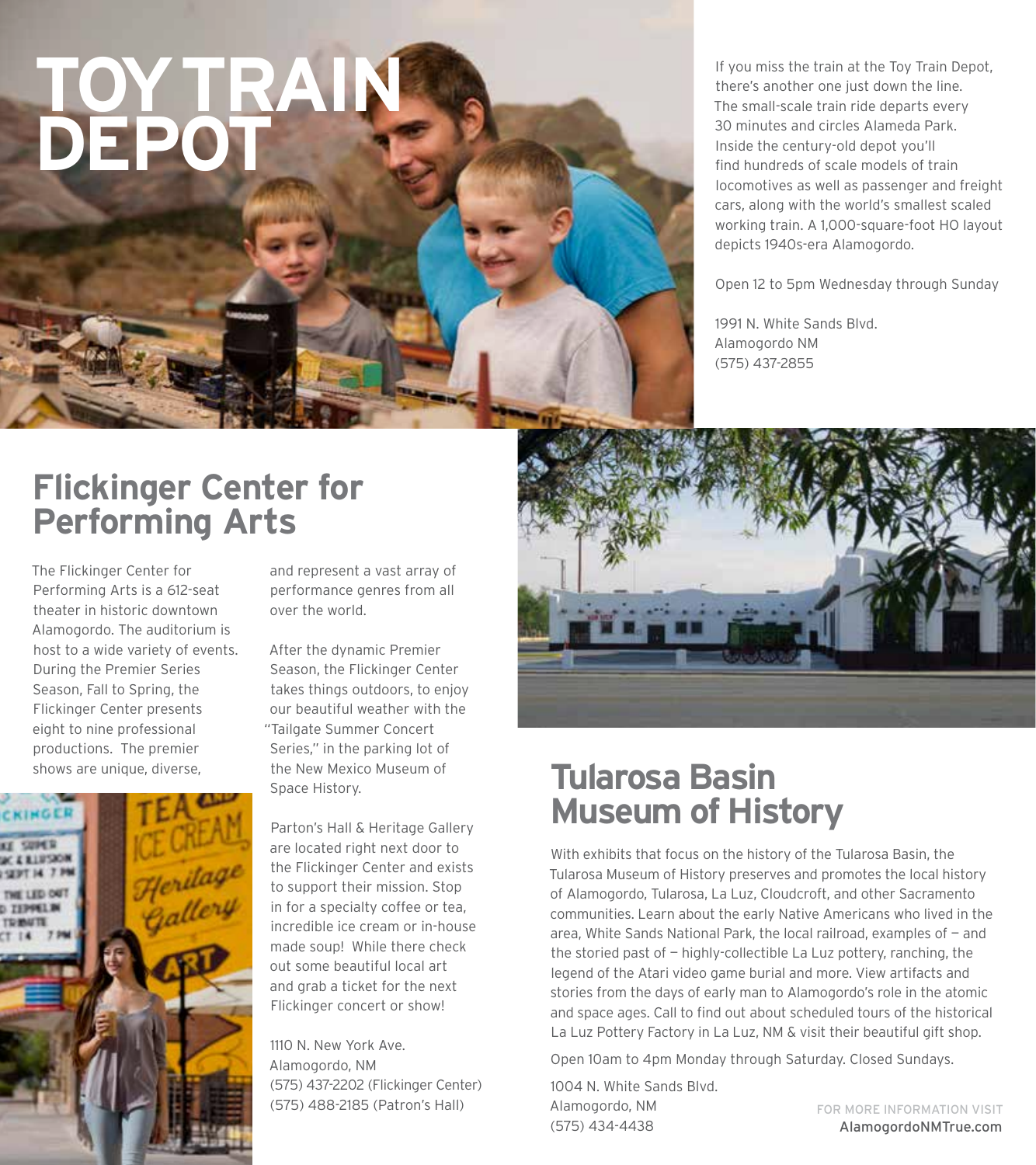## **WHITE**  SANDS **NATIONAL PARK**

Rising from the heart of the Tularosa Basin is one of the world's great natural wonders – the glistening white sands of New Mexico. At White Sands National Park, oceans of white gypsum sands and magnificent wave-like dunes, cover 275 square miles of desert, only 15 minutes west of Alamogordo. Today the panoramic sky & mountain views, beautiful sunsets and full moon walks attract people from all over the world, but for thousands of years, people have called White Sands home, from early Native Americans to Spanish settlers, ranchers, and the U.S. Military. The world's largest gypsum field, White Sands has unique weather conditions and it shelters some 800 species of animals, including badgers, foxes, coyotes and roadrunners. Learn more during one of their nature and education programs. Trails through the dunes include the raised Interdune Boardwalk and the Dune Life Nature Trail, dotted with interpretive exhibits on wildlife and other features. Stop by the visitors center and gift shop to plan your visit to hike, bike, camp, drive, picnic and sled your way through an incredible natural wonder.

Open year-round, except for Christmas Day.

19955 Highway 70 West, Alamogordo, NM (575) 479-6124

FOR MORE INFORM AlamogordoNMTri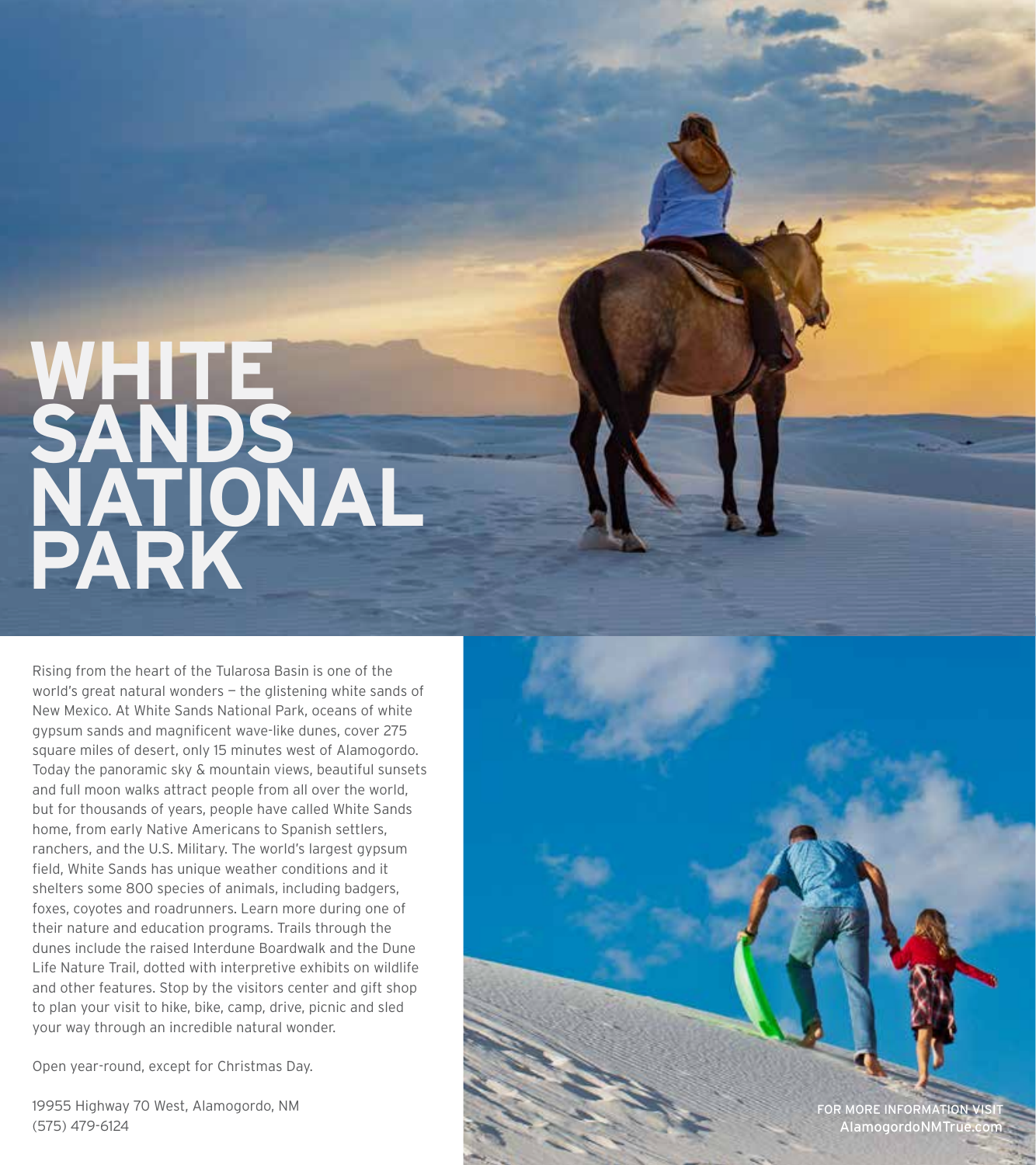

Visit the restored 19th-century ranch house of Oliver Lee, an influential settler in the New Mexican territory and the namesake of the Oliver Lee Memorial State Park. Situated south of Alamogordo in the foothills of the Sacramento Mountains, the park lies at the mouth of Dog Canyon, where a trail takes you to a perennial stream and a retreat beneath shady cottonwoods. The Dog Canyon Recreational Trail offers striking views of the Tularosa Basin to the west and the Organ Mountains to the south. The park offers plenty of opportunities for hiking, camping, picnics, and wildlife sightings.

Park Open year-round Visitor Center Open daily 9am to 4pm

409 Dog Canyon Rd. Alamogordo, NM (575) 437-8284

**THREE** 

**SITE**

**RIVERS** 

**PETROGLYPH** 

Three Rivers Petroglyph Site offers direct access to more than 21,000 glyphs of birds, animals, fish, insects, plants, and humans as well as geometric and abstract designs, all scattered across 50 acres of the northern Chihuahuan Desert. The petroglyphs date to between 900 and 1400 AD and were created by the Jornada Mogollon people, who used stone tools to remove the dark patina on the exterior of the rocks. Pick up a petroglyph guide at Three Rivers Petroglyph Site, which also offers hiking and backpacking trails as well as picnic and camping areas.

Open year-round

3 Rivers Rd. Tularosa, NM (575) 525-4300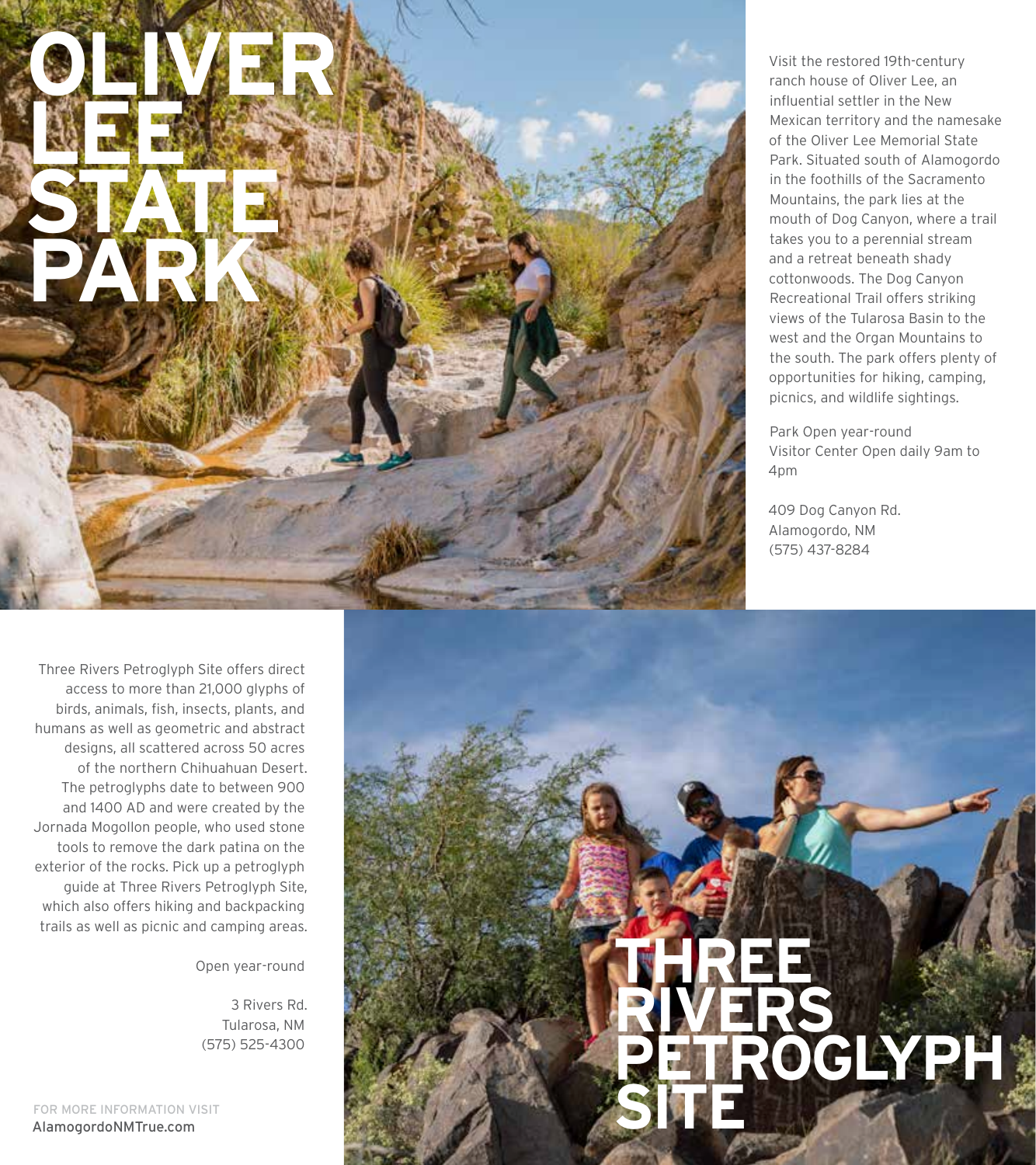#### **White Sands Missile Range Museum**



The Museum was established in 1994 to collect, preserve, and exhibit artifacts and other materials relating to the history of WSMR and the Tularosa Basin. Over time, they have expanded their scope of exhibition to include the history of the surrounding lands, native peoples and cultures, its flora and fauna, and natural geology and landscapes. The museum provides a comprehensive look at the area's earliest people, the Apache Wars, Manhattan Project, V-2 Rocket, the Cold War, and beyond. Twice yearly the museum hosts a historic tour

of Trinity Site, the first Saturdays in April and October. Visitors can see ground zero, the ranch house where the bomb was assembled and one of the instrument bunkers.

White Sands Missile Range Museum — Building 200 Headquarters Ave., White Sands Missile Range 88002 (off of HWY 70) (575) 678-2250



#### **Red Sands**

Located approximately 20 miles south of Alamogordo on the west side of HWY 54 you will find Red Sands. The landscape within the Red Sands Off-Highway Vehicle (OHV) Area is primarily mesquite coppice dunes that range from one meter to several meters in height. Although the over 100 miles of trails are utilized during organized motorcycle races, other users are allowed to drive cross country. Currently there is one major race per year that the BLM authorizes through a Special Recreation Permit, usually held in February, the Tarantula 100. Primitive camping is also allowed throughout the recreation area.

Open year-round Bureau of Land Management (575) 525-4300



#### **Lincoln National Forest**

The Lincoln National Forest offers about 1.1 million acres in southcentral New Mexico for hunting, camping, biking, hiking, ATVing, winter sports and much more. Stretching north from Texas to the Capitan Mountains, the forest landscape varies from rugged canyons to gently sloping foothills. Elevations range from 4,200 feet to 11,500 feet. The Lincoln was first set aside as a forest reserve in 1902 to protect and conserve recreation values and water. Today, the Lincoln National Forest is one of 154 forests (and grasslands) that are managed for sustaining health, diversity, and productivity to meet the needs of present and future generations. New Mexico's hunting opportunities are as abundant and diverse as its terrain and habitat—whether you're hunting grouse, squirrels, quail or waterfowl, or holding out for that elusive trophy bull elk, mule deer or pronghorn. New Mexico also offers hunting opportunities not found anywhere else, including hunts for exotic species including Persian Ibex, Oryx and Barbary sheep. The Lincoln's headquarters is in Alamogordo, and its District Offices are located in Ruidoso, Cloudcroft and Carlsbad. Come out and enjoy the great outdoors!

Open year-round Sacramento District (575) 682-2551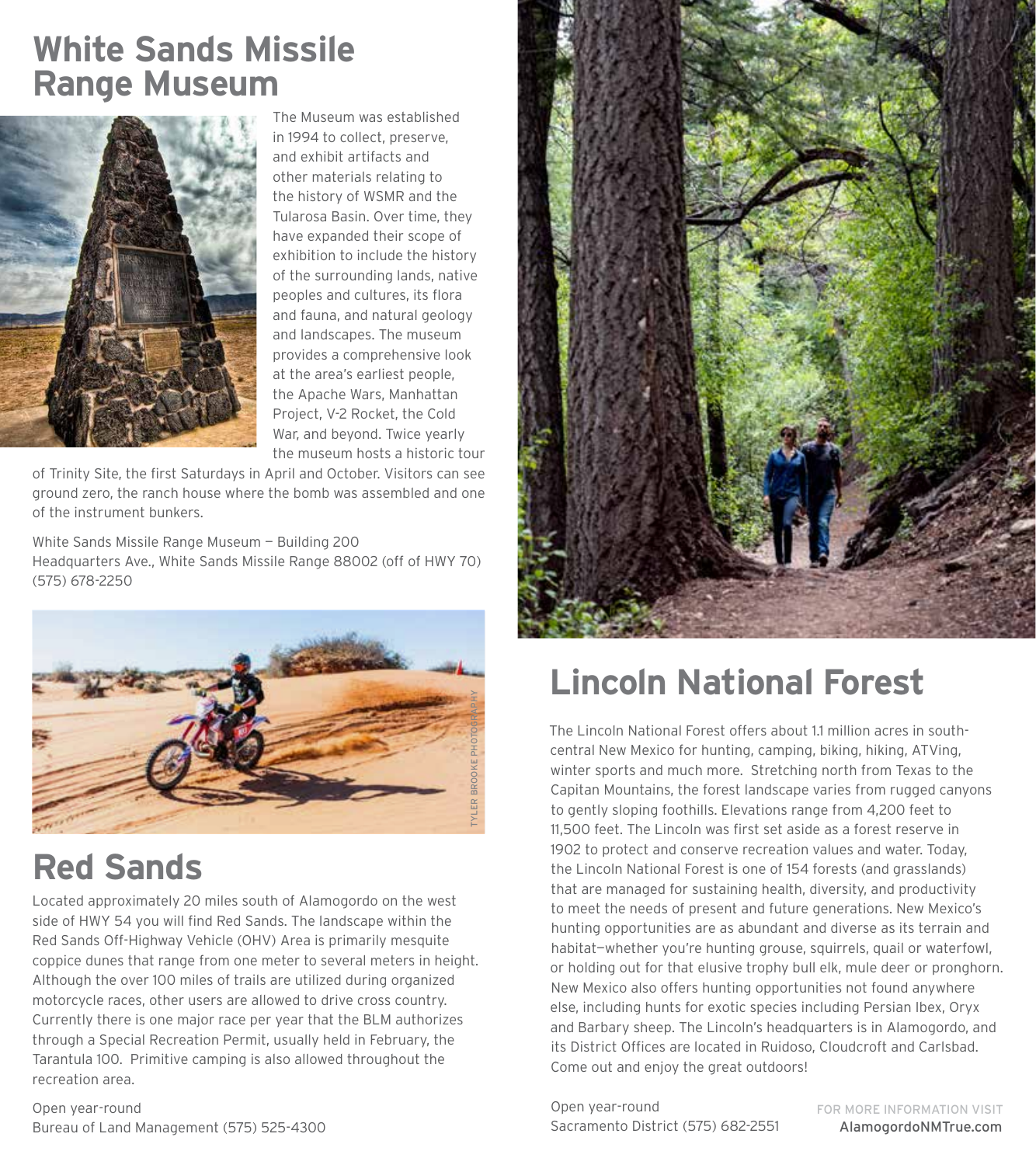### **GRAPES, NUTS, SUDS & VIVA VINO**







New Mexico has a long history of wine production, starting with the mission grape brought here by the Spanish Colonists. The fertile soil, high altitude and dry moderate weather make the Tularosa basin a perfect place to grow not only grapes but pistachios and pecans as well. You can explore numerous vineyards and nut farms, minutes from Alamogordo.

Many of these locations offer unique gift shops, gorgeous views, wine or nut tastings, special events and daily tours. You'll also find 575 Brewing Company plus two tap rooms (Picacho Brewing Co., Tall Pines Beer & Wine Garden) if you're looking for a way to relax and unwind.

Visit these amazing places to learn more about the rich history of farming in New Mexico, and don't forget to grab a bottle of wine, a growler of beer and a burlap bag of nuts to take home.





#### **Distance & Elevation**

| <b>CITY</b> | <b>MILES</b> | <b>ALTITUDE</b> |
|-------------|--------------|-----------------|
| Alamogordo  |              | 4,336           |
| Albuquerque | 207          | 5,000           |
| Capitan     | 70           | 6,350           |
| Carlsbad    | 146          | 6,110           |
| Carrizozo   | 58           | 5,426           |
| Cloudcroft  | 16           | 8,650           |
| El Paso, TX | 86           | 3,500           |
| Las Cruces  | 68           | 3,896           |
| Lincoln     | 82           | 5,600           |
| Ruidoso     | 46           | 6,900           |
| Tularosa    | 13           | 4,520           |